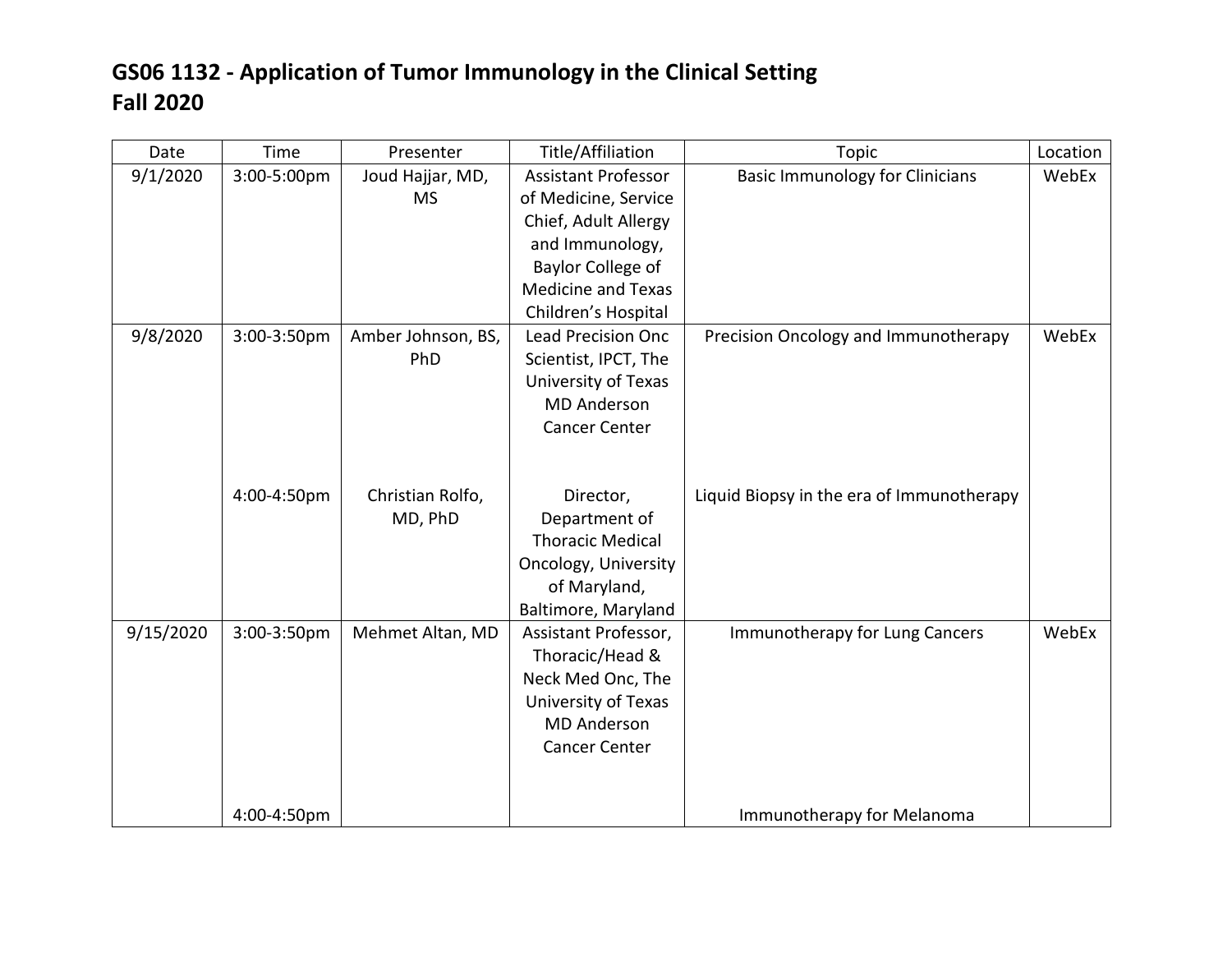|           |             | Isabella Glitza, MD, | Assistant Professor,     |                                    |       |
|-----------|-------------|----------------------|--------------------------|------------------------------------|-------|
|           |             | PhD                  | Melanoma Medical         |                                    |       |
|           |             |                      | Oncology, The            |                                    |       |
|           |             |                      | University of Texas      |                                    |       |
|           |             |                      | <b>MD</b> Anderson       |                                    |       |
|           |             |                      | <b>Cancer Center</b>     |                                    |       |
| 9/22/2020 | 3:00-3:50pm | Omar Pacha, MD       | Assistant Professor,     | <b>Skin Toxicities</b>             | WebEx |
|           |             |                      | Dermatology, The         |                                    |       |
|           |             |                      | University of Texas      |                                    |       |
|           |             |                      | <b>MD</b> Anderson       |                                    |       |
|           |             |                      | <b>Cancer Center</b>     |                                    |       |
|           |             |                      |                          |                                    |       |
|           |             |                      |                          |                                    |       |
|           | 4:00-4:50pm | John De Groot, MD    | Chair Ad Interim,        | Immunotherapy for CNS Malignancies |       |
|           |             |                      | Neuro-Oncology,          |                                    |       |
|           |             |                      | The University of        |                                    |       |
|           |             |                      | <b>Texas MD Anderson</b> |                                    |       |
|           |             |                      | <b>Cancer Center</b>     |                                    |       |
| 9/29/2020 | 3:00-3:50pm | Naval Daver, MD      | Associate Professor,     | Immunotherapy for Hematologic      | WebEx |
|           |             |                      | Leukemia, The            | Malignancies                       |       |
|           |             |                      | University of Texas      |                                    |       |
|           |             |                      | <b>MD Anderson</b>       |                                    |       |
|           |             |                      | <b>Cancer Center</b>     |                                    |       |
|           |             |                      |                          |                                    |       |
|           |             |                      |                          |                                    |       |
|           | 4:00-4:50pm | Siging Fu, MD, PhD   | Professor,               | Vaccines                           |       |
|           |             |                      | Investigational          |                                    |       |
|           |             |                      | Cancer                   |                                    |       |
|           |             |                      | Therapeutics, The        |                                    |       |
|           |             |                      | University of Texas      |                                    |       |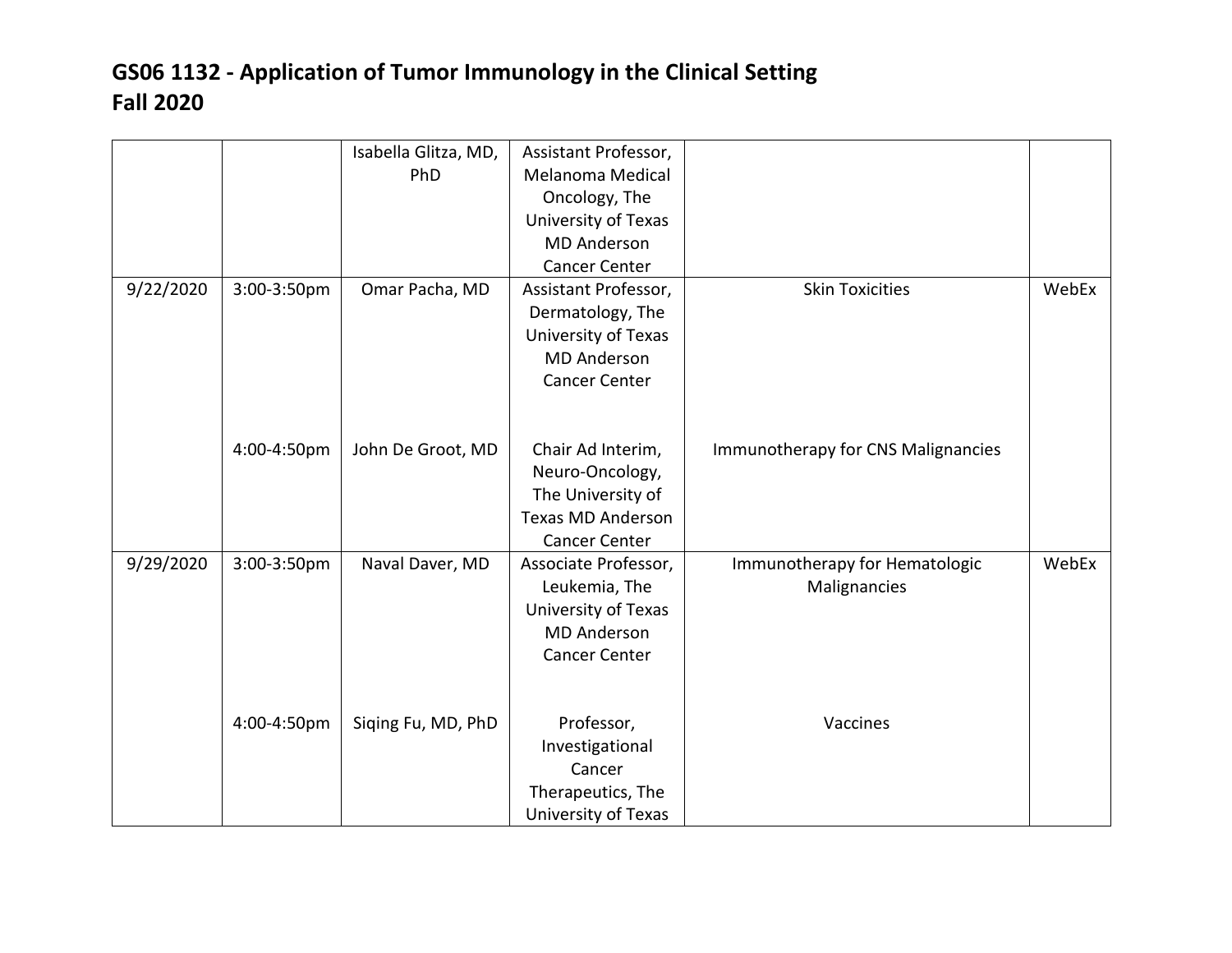|            |             |                     | <b>MD Anderson</b>       |                                       |       |
|------------|-------------|---------------------|--------------------------|---------------------------------------|-------|
|            |             |                     | <b>Cancer Center</b>     |                                       |       |
| 10/6/2020  | 3:00-3:50pm | Priya Bhosale, MD   | Professor,               | Radiologic Evaluation of Response to  | WebEx |
|            |             |                     | Department of            | Immunotherapy                         |       |
|            |             |                     | Diagnostic               |                                       |       |
|            |             |                     | Radiology,               |                                       |       |
|            |             |                     | Department of            |                                       |       |
|            |             |                     | Abdominal Imaging,       |                                       |       |
|            |             |                     | Division of              |                                       |       |
|            |             |                     | Diagnostic Imaging,      |                                       |       |
|            |             |                     | The University of        |                                       |       |
|            |             |                     | <b>Texas MD Anderson</b> |                                       |       |
|            |             |                     | <b>Cancer Center</b>     |                                       |       |
|            |             |                     |                          |                                       |       |
|            |             |                     |                          |                                       |       |
|            | 4:00-4:50pm | Ajay Sheshadri, MS, | Assistant Professor,     | Pneumonitis                           |       |
|            |             | <b>MD</b>           | Department of            |                                       |       |
|            |             |                     | Pulmonary                |                                       |       |
|            |             |                     | Medicine, Division       |                                       |       |
|            |             |                     | of Internal              |                                       |       |
|            |             |                     | Medicine, The            |                                       |       |
|            |             |                     | University of Texas      |                                       |       |
|            |             |                     | M. D. Anderson           |                                       |       |
|            |             |                     | <b>Cancer Center</b>     |                                       |       |
| 10/13/2020 | 3:00-3:50pm | Amir Jazaeri, MD    | Associate Professor,     | Immunotherapy for Gynecologic Cancers | WebEx |
|            |             |                     | GYN Onc &                |                                       |       |
|            |             |                     | Reproductive Med,        |                                       |       |
|            |             |                     | The University of        |                                       |       |
|            |             |                     | <b>Texas MD Anderson</b> |                                       |       |
|            |             |                     | <b>Cancer Center</b>     |                                       |       |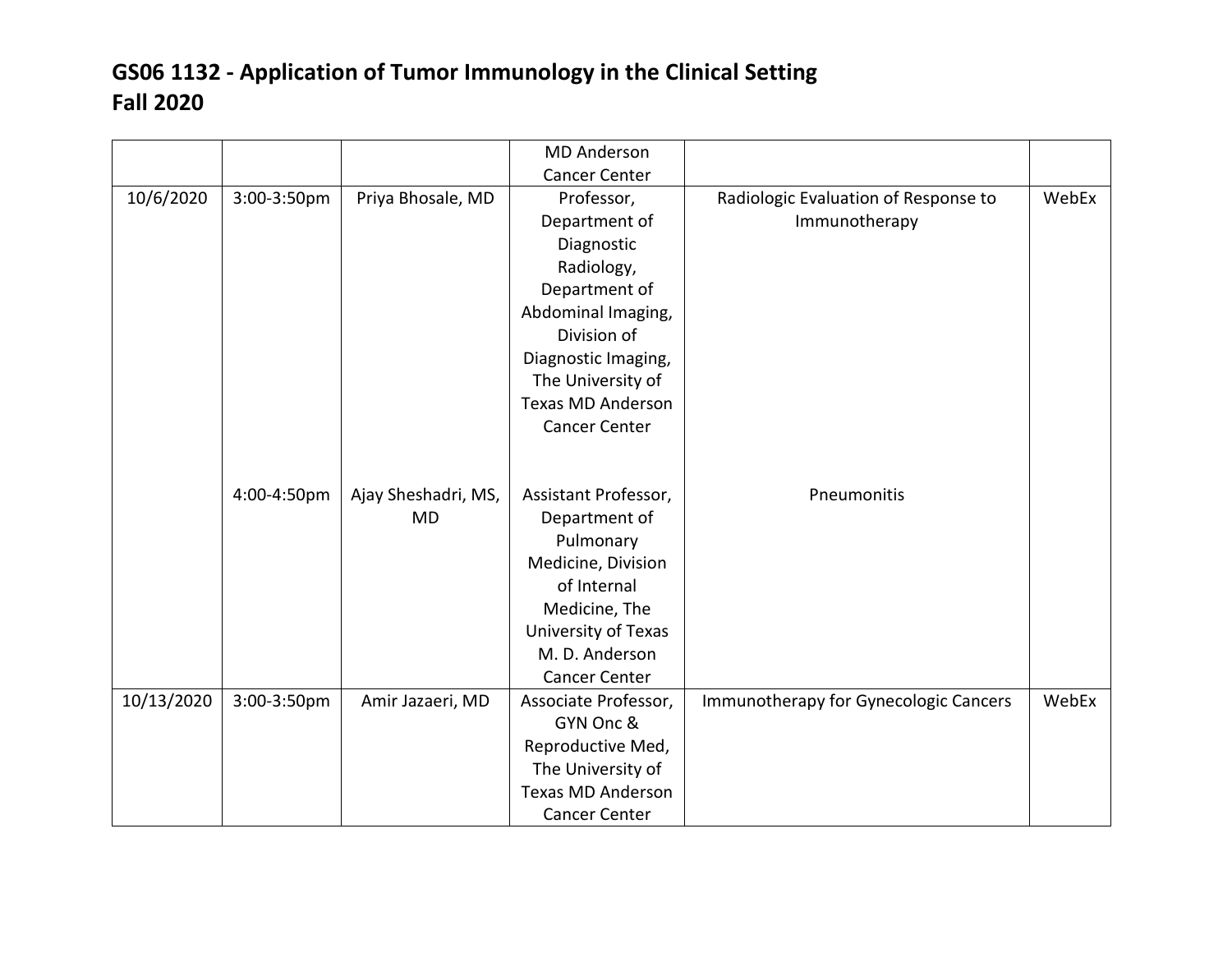|            | 4:00-4:50pm | Yinghong Wang,<br>MD, PhD      | Associate Professor,<br>Gastroenterology<br>Hepatitis &<br>Nutrition, The<br>University of Texas<br><b>MD</b> Anderson<br><b>Cancer Center</b> | GI Toxicities Associated with<br>Immunotherapy             |       |
|------------|-------------|--------------------------------|------------------------------------------------------------------------------------------------------------------------------------------------|------------------------------------------------------------|-------|
| 10/20/2020 | 3:00-3:50pm | Nicolas Palaskas,<br><b>MD</b> | Assistant Professor,<br>Cardiology, The<br>University of Texas<br><b>MD Anderson</b><br><b>Cancer Center</b>                                   | <b>Cardiac Toxicities Associated with</b><br>Immunotherapy | WebEx |
|            | 4:00-4:50pm | Katy Rezvani, MD,<br>PhD       | Professor, Stem Cell<br>Transplantation, The<br>University of Texas<br><b>MD</b> Anderson<br><b>Cancer Center</b>                              | NK Cells Therapy                                           |       |
| 10/27/2020 | 3:00-3:50pm | Nina Sanford, MD               | <b>Assistant Professor</b><br>of Radiation<br>Oncology, Harold C.<br><b>Simmons</b><br>Comprehensive<br><b>Cancer Center</b>                   | Radiation and Immunotherapy                                | WebEx |
|            | 4:00-4:50pm | Mingxuan Xu, PhD               |                                                                                                                                                |                                                            |       |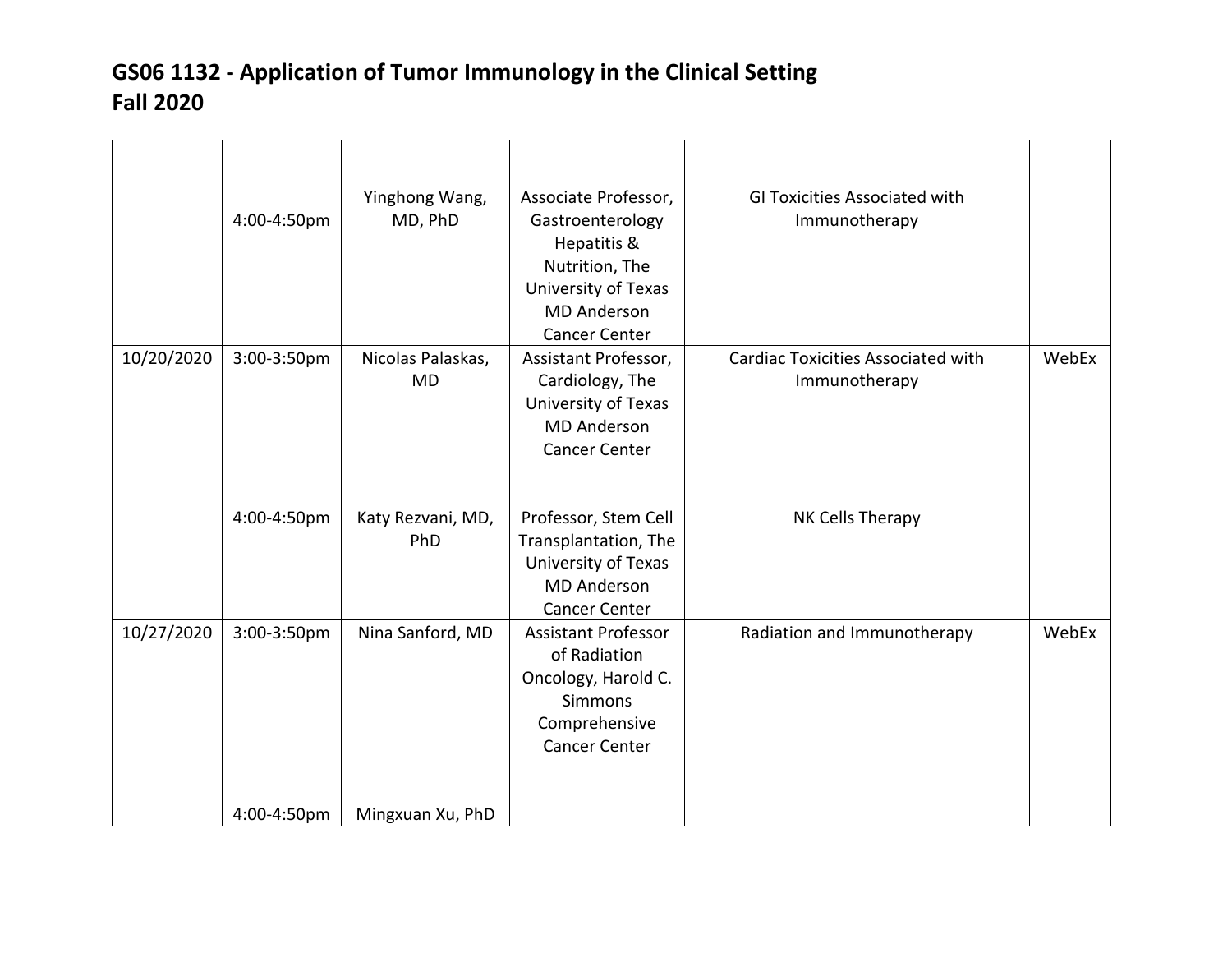|            |             |                                   | Research Scientist,<br>Investigational<br>Cancer<br>Therapeutics, The<br>University of Texas<br><b>MD Anderson</b><br><b>Cancer Center</b>  | Advances in Diagnostic Procedures and<br>Their Applications in the Era of Cancer<br>Immunotherapy |              |
|------------|-------------|-----------------------------------|---------------------------------------------------------------------------------------------------------------------------------------------|---------------------------------------------------------------------------------------------------|--------------|
| 11/3/2020  | 3:00-5:00pm |                                   | <b>Student</b>                                                                                                                              |                                                                                                   | <b>WebEx</b> |
|            |             |                                   | <b>Presentations</b>                                                                                                                        |                                                                                                   |              |
| 11/10/2020 | 3:00-5:00pm |                                   | <b>Student</b>                                                                                                                              |                                                                                                   | WebEx        |
|            |             |                                   | <b>Presentations</b>                                                                                                                        |                                                                                                   |              |
| 11/17/2020 | 3:00-3:50pm | Shubham Pant,<br><b>MBBS</b>      | Associate Professor,<br>Investigational<br>Cancer<br>Therapeutics, The<br>University of Texas<br><b>MD Anderson</b><br><b>Cancer Center</b> | <b>Topic</b>                                                                                      | WebEx        |
|            | 4:00-4:50pm | Julia Oh, PhD                     | Associate Professor,<br>The Jackson<br>Laboratory                                                                                           | IO and Microbiome                                                                                 |              |
| 11/24/2020 |             |                                   | <b>No Class</b>                                                                                                                             |                                                                                                   |              |
|            |             |                                   | <b>Thanksgiving</b>                                                                                                                         |                                                                                                   |              |
|            |             |                                   | <b>Week</b>                                                                                                                                 |                                                                                                   |              |
| 12/1/2020  | 3:00-3:50pm | Tito Mendoza, BS,<br>MED, MS, PhD | Professor, Symptom<br>Research CAO, The                                                                                                     | <b>Patient Reported Outcomes</b>                                                                  | WebEx        |